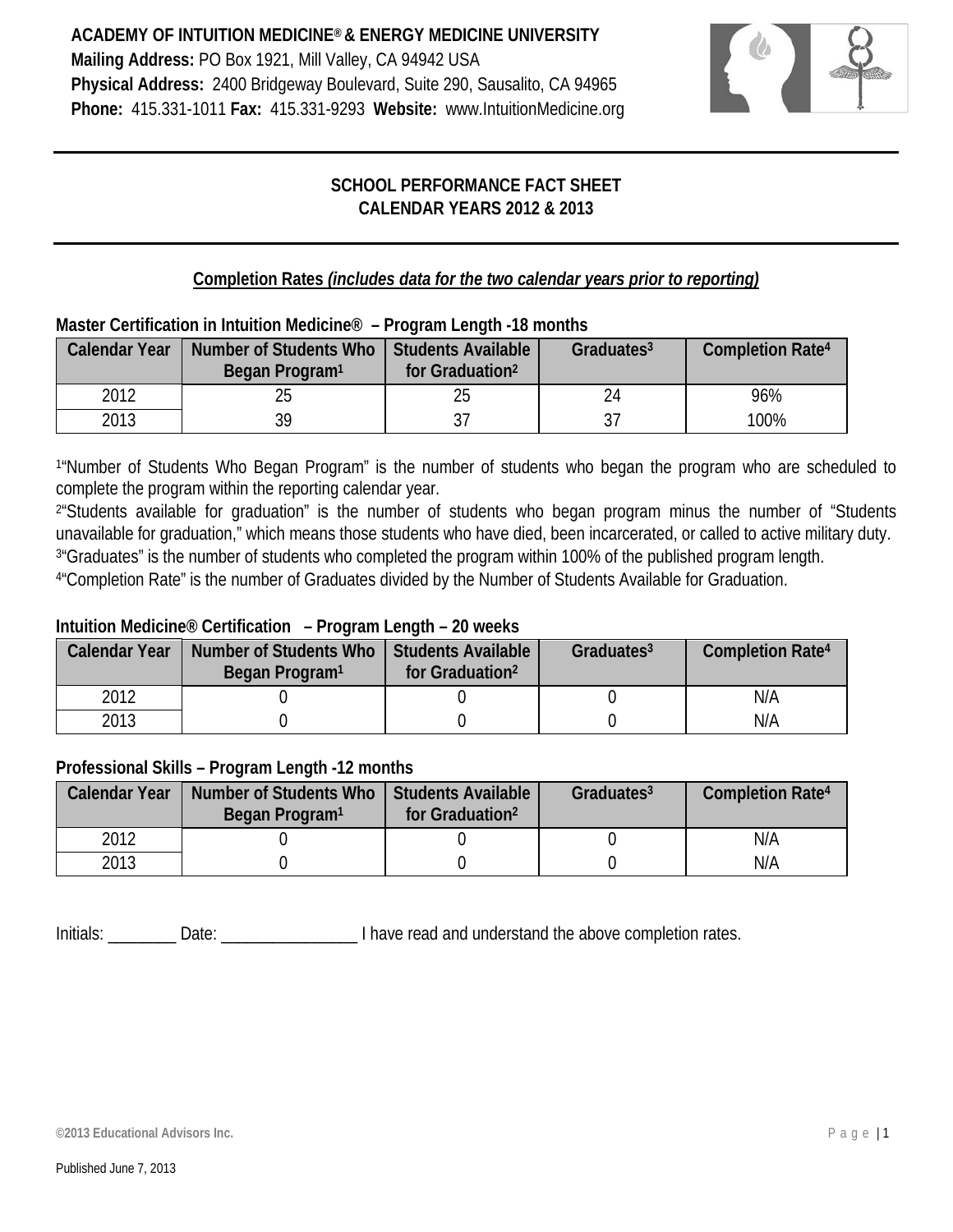

#### **Placement Rates** *(includes data for the two calendar years prior to reporting)*

|          |                      |                        | 1.1                     |                    |                        |                    |                  |
|----------|----------------------|------------------------|-------------------------|--------------------|------------------------|--------------------|------------------|
| Calendar | Number of            | Number of              | <b>Graduates</b>        | <b>Graduates</b>   | Placement              | <b>Graduates</b>   | <b>Graduates</b> |
| Year     | <b>Students</b>      | Graduates <sup>2</sup> | Available for           | Employed           | Rate                   | <b>Employed in</b> | Employed         |
|          | Who Began            |                        | Employment <sup>3</sup> | in the             | <b>Employed in</b>     | the Field an       | in the Field     |
|          | Program <sup>1</sup> |                        |                         | Field <sup>4</sup> | the Field <sup>5</sup> | average of         | at least 32      |
|          |                      |                        |                         |                    |                        | less than 32       | hours per        |
|          |                      |                        |                         |                    |                        | hours per          | week             |
|          |                      |                        |                         |                    |                        | week               |                  |
| 2012     | 25                   | 24                     | 22                      | 15                 | 68%                    |                    | 0                |
| 2013     | 39                   | 37                     | 35                      | 35                 | 100%                   | 25                 | 10               |

**Master Certification in Intuition Medicine® – Program Length -18 months**

1"Number of Students Who Began Program" means the number of students who began the program who are scheduled to complete the program within the reporting calendar year.

2"Number of Graduates" is the number of students who have completed the program within 100% of the published program length.

3"Graduates available for employment" means the number of graduates minus the number of graduates unavailable for employment. "Graduates unavailable for employment" means the graduates who, after graduation, die, become incarcerated, are called to active military duty, are international students that leave the United States or do not have a visa allowing employment in the United States, or are continuing their education in an accredited or bureau-approved postsecondary institution.

4"Graduates employed in the field" means graduates who are gainfully employed in a single position for which the institution represents the program prepares its graduates within six months after a student completes the applicable educational program. For occupations requiring passage of a licensing examination prior to employment, "graduates as employed in the field" means in a single position for which the institution represents its program prepares its graduates within six months of the announcement of the first licensure examination results.

5"Placement Rate is calculated by dividing the number of graduates gainfully employed in the field by the number of graduates available for employment.

Initials: Date: Date: I have read and understand the above placement information.

#### **Licensure Rates - not applicable**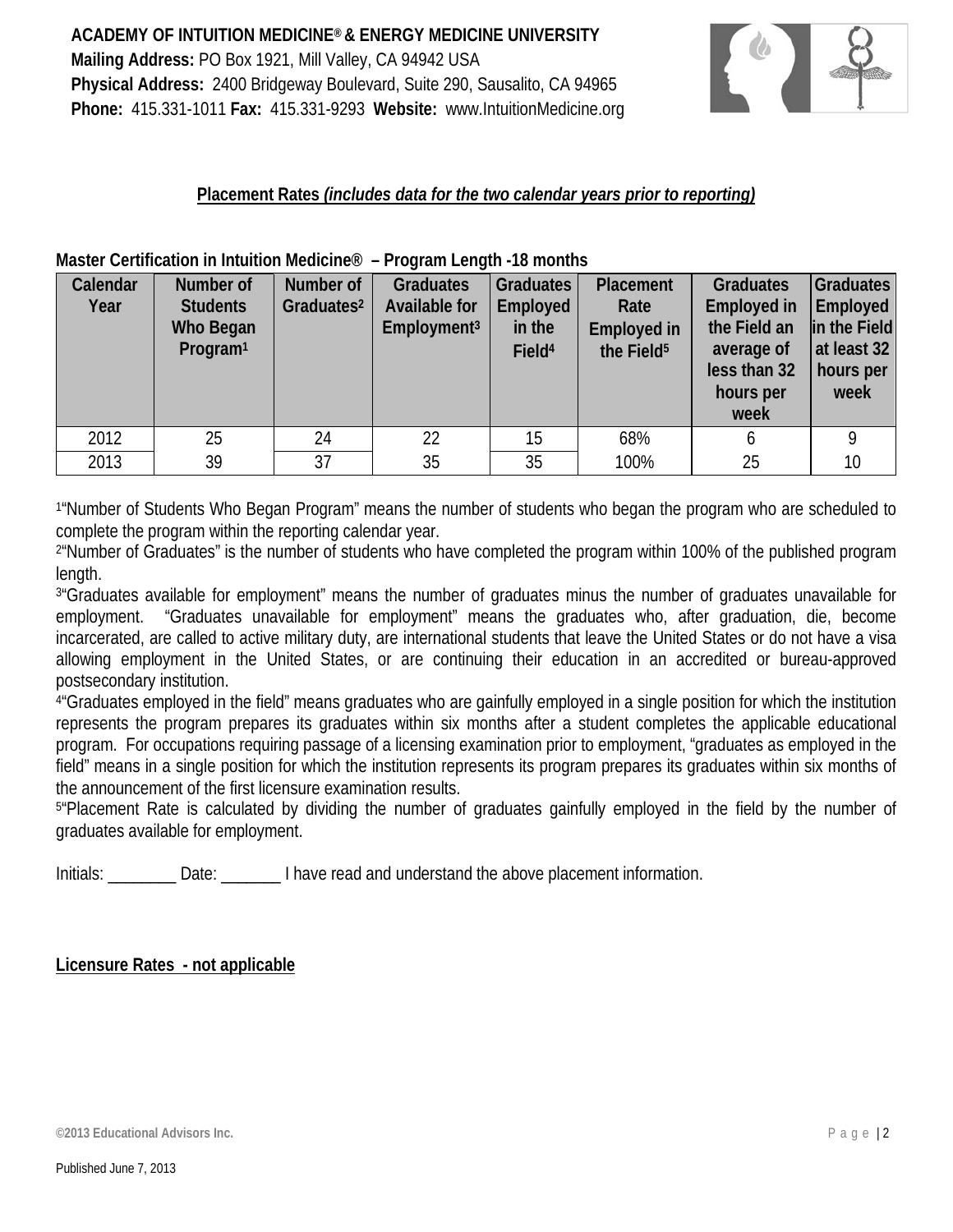

#### **Salary and Wage Information**

#### **Master Certification in Intuition Medicine® – Program Length -18 months**

| Calendar<br>Year | <b>Graduates</b><br>Available for | <b>Graduates</b><br><b>Employed</b> |                                                                                                                             |  | Employed in the Field <sup>3</sup> | Annual Salary and Wages Reported by Graduates |  |
|------------------|-----------------------------------|-------------------------------------|-----------------------------------------------------------------------------------------------------------------------------|--|------------------------------------|-----------------------------------------------|--|
|                  | Employment <sup>1</sup>           | in Field <sup>2</sup>               | \$25,001 to<br>\$20,001 to<br><b>Students not</b><br>Over<br>\$25,000<br>\$30,000<br>\$30,000<br>Reporting<br><b>Salary</b> |  |                                    |                                               |  |
| 2012             | 22                                | 15                                  |                                                                                                                             |  |                                    |                                               |  |
| 2013             | 35                                | 14                                  | 19                                                                                                                          |  |                                    |                                               |  |

1"Graduates available for employment" means the number of graduates minus the number of graduates unavailable for employment. Graduates unavailable for employment means graduates who, after graduation, die, become incarcerated, are called to active military duty, are international students that leave the United States or do not have a visa allowing employment in the United States, or are continuing their education in an accredited or bureau-approved postsecondary institution.

<sup>2</sup>"Graduates employed in the field" means graduates who are gainfully employed in a single position for which the institution represents the program prepares its graduates within six months after a student completes the applicable educational program. For occupations requiring passage of a licensing examination prior to employment, "graduates as employed in the field" means in a single position for which the institution represents its program prepares its graduates within six months of the announcement of the first licensure examination results.

3Salary is as reported by the student. Not all graduates reported salary.

Initials: Date: Date: I have read and understand the above salary and wage information.

## **United States Department of Education (USDE) Financial Aid Program Participation - not applicable**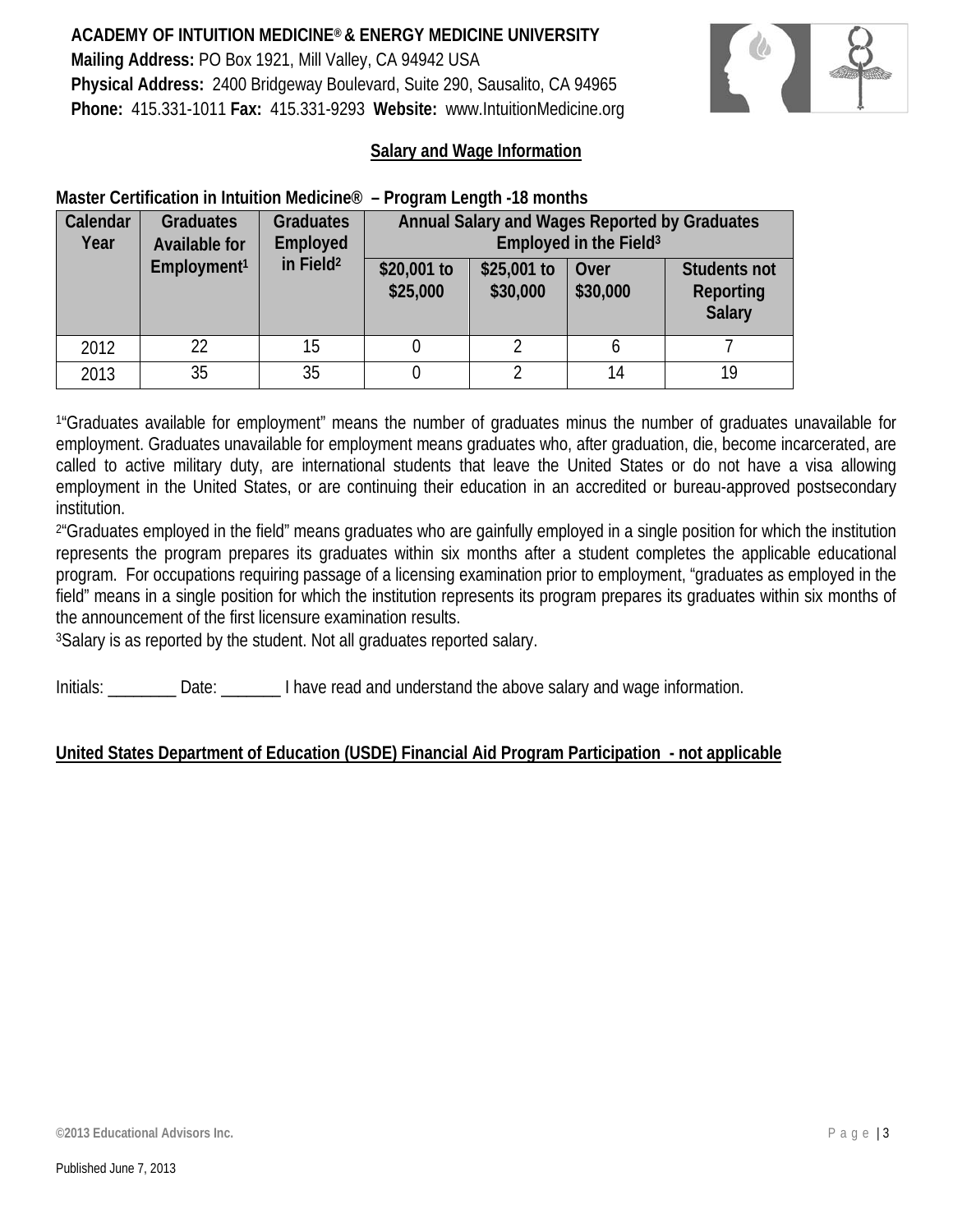

If you have any questions about how the data reflected on the above charts was gathered or if you want a list of employment positions determined to be within the field for any specific program for which statistics are reported above, please speak with an Admissions Representative.

This fact sheet is filed with the Bureau for Private Postsecondary Education. Regardless of any information you may have relating to completion rates, placement rates, starting salaries, or license exam passage rates, this fact sheet contains the information as calculated pursuant to state law.

Any questions a student may have regarding this fact sheet that have not been satisfactorily answered by the institution may be directed to the Bureau for Private Postsecondary Education at 2535 Capitol Oaks Drive, Suite 400, Sacramento, CA 95833, [www.bppe.ca.gov,](http://www.bppe.ca.gov/) toll-free telephone number (888) 370-7589 or by fax (916) 263-1897.

**I have read and understand this School Performance Fact Sheet. The School Performance Fact Sheet was reviewed and discussed with a school official prior to signing an enrollment agreement.**

\_\_\_\_\_\_\_\_\_\_\_\_\_\_\_\_\_\_\_\_\_\_\_\_\_\_\_\_\_\_\_\_\_\_\_\_\_\_\_\_ \_\_\_\_\_\_\_\_\_\_\_\_\_\_\_\_\_\_\_\_\_\_\_\_\_\_\_\_\_\_\_\_\_\_\_

\_\_\_\_\_\_\_\_\_\_\_\_\_\_\_\_\_\_\_\_\_\_\_\_\_\_\_\_\_\_\_\_\_\_\_\_\_\_\_\_ \_\_\_\_\_\_\_\_\_\_\_\_\_\_\_\_\_\_\_\_\_\_\_\_\_\_\_\_\_\_\_\_\_\_\_\_\_\_

Student Name - Print

\_\_\_\_\_\_\_\_\_\_\_\_\_\_\_\_\_\_\_\_\_\_\_\_\_\_\_\_\_\_\_\_\_\_\_\_\_\_\_\_\_

Student Signature Date

School Official Date Date Date Date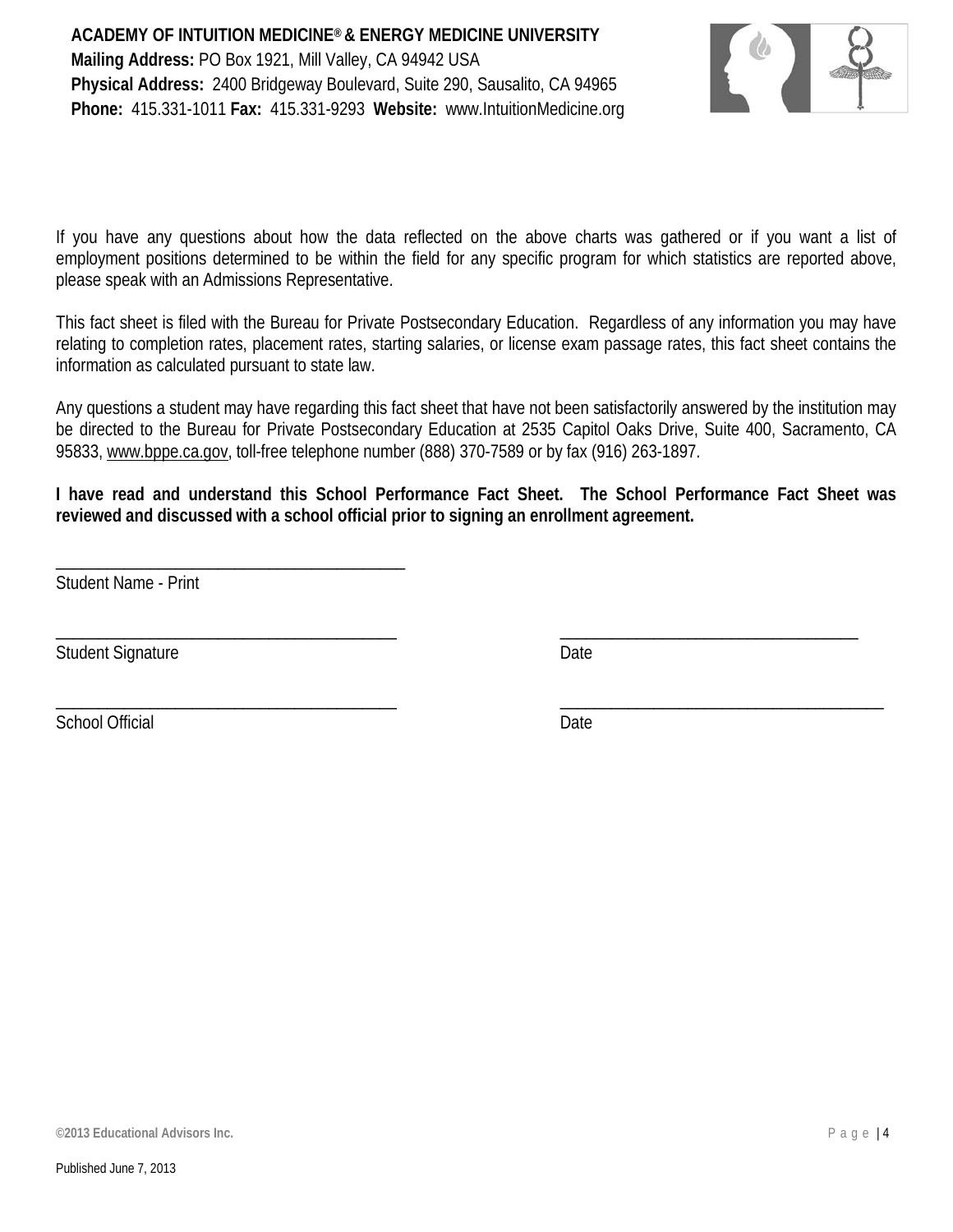

# **SCHOOL PERFORMANCE FACT SHEET CALENDAR YEARS 2012 & 2013**

**Completion Rates** *(includes data for the two calendar years prior to reporting)*

## **Certificate in Integrative Holistic Health - Program Length – 1.5 years**

| <b>Calendar Year</b> | Number of Students Who<br>Began Program <sup>1</sup> | Students Available<br>for Graduation <sup>2</sup> | Graduates <sup>3</sup> | <b>Completion Rate4</b> |
|----------------------|------------------------------------------------------|---------------------------------------------------|------------------------|-------------------------|
| 2012                 |                                                      |                                                   |                        | N/A                     |
| 2013                 |                                                      |                                                   |                        | 100%                    |

#### **Master of Science in Integrative Holistic Health – Program Length – 2 years**

| <b>Calendar Year</b> | Number of Students Who<br>Began Program <sup>1</sup> | l Students Available<br>for Graduation <sup>2</sup> | Graduates <sup>3</sup> | <b>Completion Rate4</b> |
|----------------------|------------------------------------------------------|-----------------------------------------------------|------------------------|-------------------------|
| 2012                 |                                                      |                                                     |                        | N/A                     |
| 2013                 |                                                      |                                                     |                        | N/A                     |

## **Doctor of Philosophy in Integrative Holistic Health – Program Length –3 years**

| <b>Calendar Year</b> | Number of Students Who   Students Available<br>Began Program <sup>1</sup> | for Graduation <sup>2</sup> | Graduates $3$ | <b>Completion Rate4</b> |
|----------------------|---------------------------------------------------------------------------|-----------------------------|---------------|-------------------------|
| 2012                 |                                                                           |                             |               | N/A                     |
| 2013                 |                                                                           |                             |               | N/A                     |

<sup>1</sup>"Number of Students Who Began Program" is the number of students who began the program who are scheduled to complete the program within the reporting calendar year.

2"Students available for graduation" is the number of students who began program minus the number of "Students unavailable for graduation," which means those students who have died, been incarcerated, or called to active military duty. 3"Graduates" is the number of students who completed the program within 100% of the published program length. 4"Completion Rate" is the number of Graduates divided by the Number of Students Available for Graduation.

Initials: \_\_\_\_\_\_\_\_ Date: \_\_\_\_\_\_\_\_\_\_\_\_\_\_\_\_ I have read and understand the above completion rates.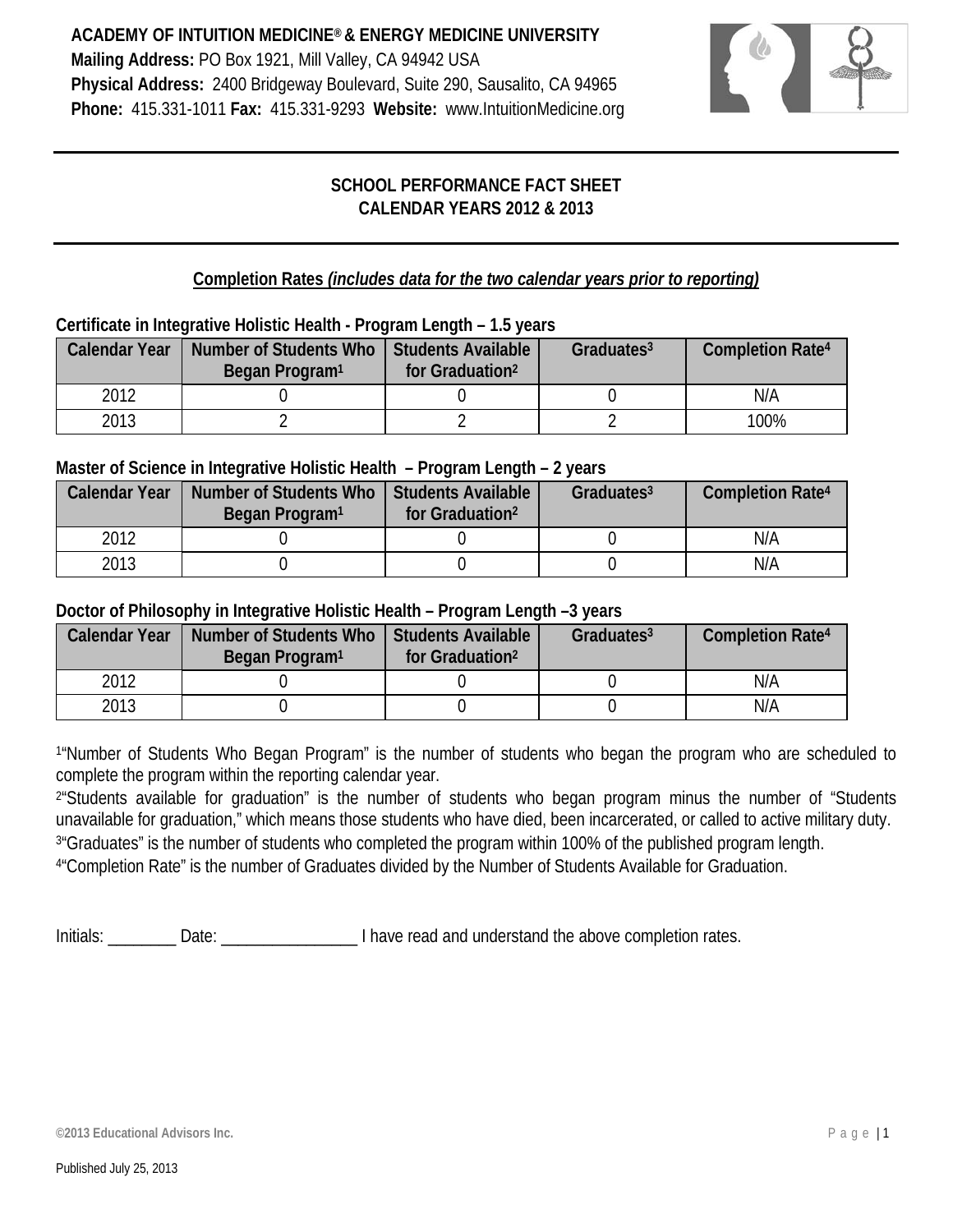

## **Placement Rates** *(includes data for the two calendar years prior to reporting)*

#### **Certificate in Integrative Holistic Health - Program Length – 1.5 years**

| Calendar<br>Year | Number of<br><b>Students</b><br>Who Began<br>Program <sup>1</sup> | Number of<br>Graduates <sup>2</sup> | <b>Graduates</b><br><b>Available for</b><br>Employment <sup>3</sup> | <b>Graduates</b><br>Employed<br>in the<br>Field <sup>4</sup> | Placement<br>Rate<br><b>Employed in</b><br>the Field <sup>5</sup> | <b>Graduates</b><br><b>Employed in</b><br>the Field an<br>average of<br>less than 32<br>hours per<br>week | Graduates<br>Employed<br>in the Field<br>at least 32<br>hours per<br>week |
|------------------|-------------------------------------------------------------------|-------------------------------------|---------------------------------------------------------------------|--------------------------------------------------------------|-------------------------------------------------------------------|-----------------------------------------------------------------------------------------------------------|---------------------------------------------------------------------------|
| 2012             |                                                                   |                                     |                                                                     |                                                              | N/A                                                               |                                                                                                           |                                                                           |
| 2013             |                                                                   |                                     |                                                                     |                                                              | 100%                                                              |                                                                                                           |                                                                           |

#### **Master of Science in Integrative Holistic Health – Program Length – 2 years**

| Calendar | Number of            | Number of              | <b>Graduates</b>        | <b>Graduates</b>   | Placement              | <b>Graduates</b>   | Graduates    |
|----------|----------------------|------------------------|-------------------------|--------------------|------------------------|--------------------|--------------|
| Year     | <b>Students</b>      | Graduates <sup>2</sup> | Available for           | Employed           | Rate                   | <b>Employed in</b> | Employed     |
|          | Who Began            |                        | Employment <sup>3</sup> | in the             | <b>Employed in</b>     | the Field an       | in the Field |
|          | Program <sup>1</sup> |                        |                         | Field <sup>4</sup> | the Field <sup>5</sup> | average of         | at least 32  |
|          |                      |                        |                         |                    |                        | less than 32       | hours per    |
|          |                      |                        |                         |                    |                        | hours per          | week         |
|          |                      |                        |                         |                    |                        | week               |              |
| 2012     |                      |                        |                         |                    | N/A                    |                    |              |
| 2013     |                      |                        |                         |                    | N/A                    |                    |              |

#### **Doctor of Philosophy in Integrative Holistic Health – Program Length – 3 years**

| Calendar<br>Year | Number of<br><b>Students</b><br>Who Began<br>Program <sup>1</sup> | Number of<br>Graduates <sup>2</sup> | <b>Graduates</b><br><b>Available for</b><br>Employment <sup>3</sup> | <b>Graduates</b><br>Employed<br>in the<br>Field <sup>4</sup> | Placement<br>Rate<br><b>Employed in</b><br>the Field <sup>5</sup> | <b>Graduates</b><br><b>Employed in</b><br>the Field an<br>average of<br>less than 32<br>hours per<br>week | Graduates<br><b>Employed</b><br>in the Field<br>at least 32<br>hours per<br>week |
|------------------|-------------------------------------------------------------------|-------------------------------------|---------------------------------------------------------------------|--------------------------------------------------------------|-------------------------------------------------------------------|-----------------------------------------------------------------------------------------------------------|----------------------------------------------------------------------------------|
| 2012             |                                                                   |                                     |                                                                     |                                                              | N/A                                                               |                                                                                                           |                                                                                  |
| 2013             |                                                                   |                                     |                                                                     |                                                              | N/A                                                               |                                                                                                           |                                                                                  |

<sup>1</sup>"Number of Students Who Began Program" means the number of students who began the program who are scheduled to complete the program within the reporting calendar year.

2"Number of Graduates" is the number of students who have completed the program within 100% of the published program length.

3"Graduates available for employment" means the number of graduates minus the number of graduates unavailable for employment. "Graduates unavailable for employment" means the graduates who, after graduation, die, become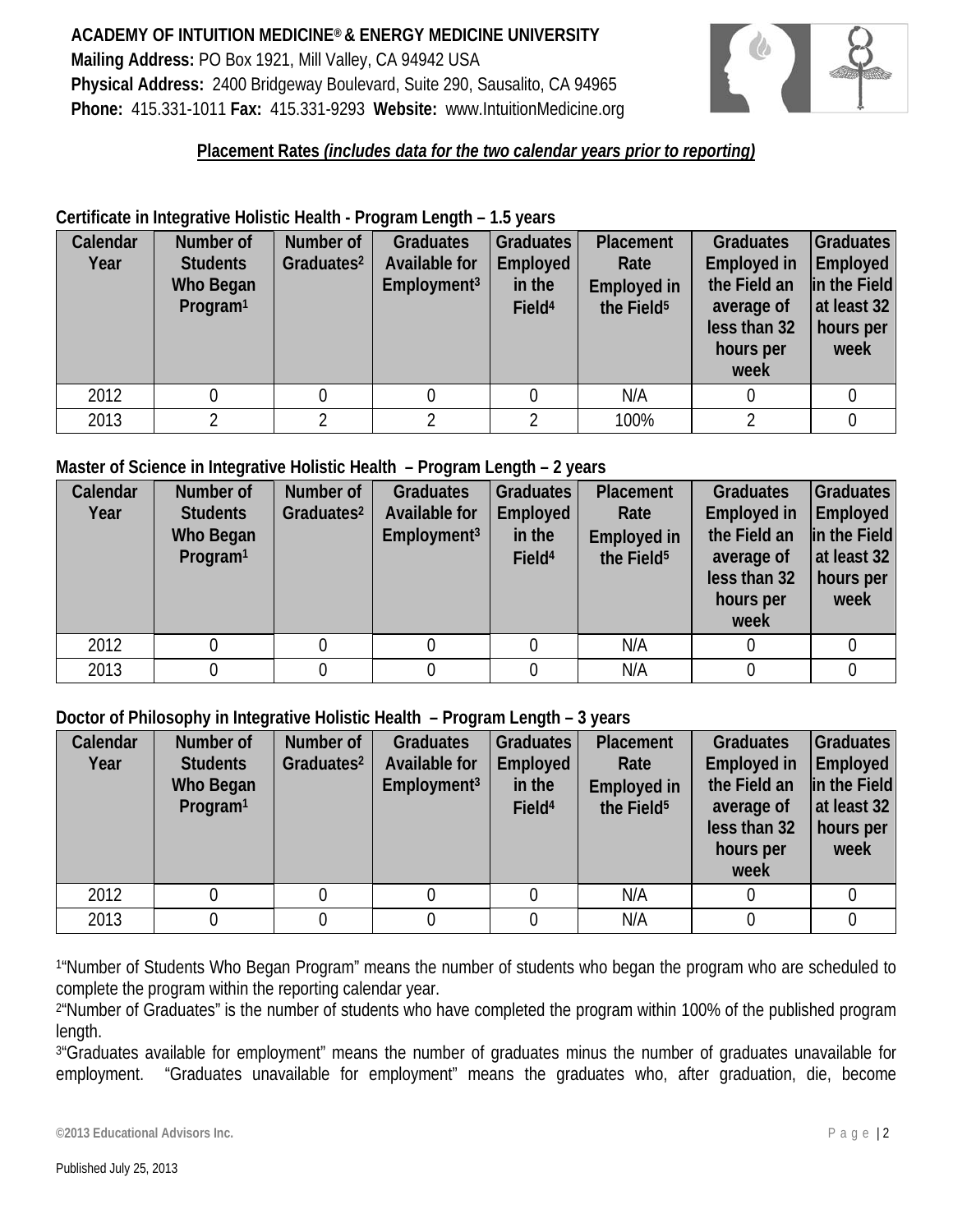

incarcerated, are called to active military duty, are international students that leave the United States or do not have a visa allowing employment in the United States, or are continuing their education in an accredited or bureau-approved postsecondary institution.

4"Graduates employed in the field" means graduates who are gainfully employed in a single position for which the institution represents the program prepares its graduates within six months after a student completes the applicable educational program. For occupations requiring passage of a licensing examination prior to employment, "graduates as employed in the field" means in a single position for which the institution represents its program prepares its graduates within six months of the announcement of the first licensure examination results.

5"Placement Rate is calculated by dividing the number of graduates gainfully employed in the field by the number of graduates available for employment.

Initials: Date: Date: I have read and understand the above placement information.

#### **Licensure Rates - not applicable**

# **Salary and Wage Information**

#### **Certificate in Integrative Holistic Health - Program Length – 1.5 years**

| Calendar<br>Year | <b>Graduates</b><br>Available for | <b>Graduates</b><br>Employed | Annual Salary and Wages Reported by Graduates Employed<br>in the Field <sup>3</sup> |                          |                         |                  |                                                          |
|------------------|-----------------------------------|------------------------------|-------------------------------------------------------------------------------------|--------------------------|-------------------------|------------------|----------------------------------------------------------|
|                  | Employment <sup>1</sup>           | in Field <sup>2</sup>        | $$20,001$ to<br>\$25,000                                                            | $$25,001$ to<br>\$30,000 | \$30,001 to<br>\$35,000 | Over<br>\$35,000 | <b>Students not</b><br><b>Reporting</b><br><b>Salary</b> |
| 2012             |                                   |                              |                                                                                     |                          |                         |                  |                                                          |
| 2013             |                                   |                              |                                                                                     |                          |                         |                  |                                                          |

## **Master of Science in Integrative Holistic Health – Program Length – 2 years**

| Calendar<br>Year | <b>Graduates</b><br>Available for<br>Employment <sup>1</sup> | <b>Graduates</b><br><b>Employed</b><br>in Field $2$ | Annual Salary and Wages Reported by Graduates Employed<br>in the Field <sup>3</sup> |                          |                          |                  |                                                   |
|------------------|--------------------------------------------------------------|-----------------------------------------------------|-------------------------------------------------------------------------------------|--------------------------|--------------------------|------------------|---------------------------------------------------|
|                  |                                                              |                                                     | $$20,001$ to<br>\$25,000                                                            | $$25,001$ to<br>\$30,000 | $$30,001$ to<br>\$35,000 | Over<br>\$35,000 | <b>Students not</b><br><b>Reporting</b><br>Salary |
| 2012             |                                                              |                                                     |                                                                                     |                          |                          |                  |                                                   |
| 2013             |                                                              |                                                     |                                                                                     |                          |                          |                  |                                                   |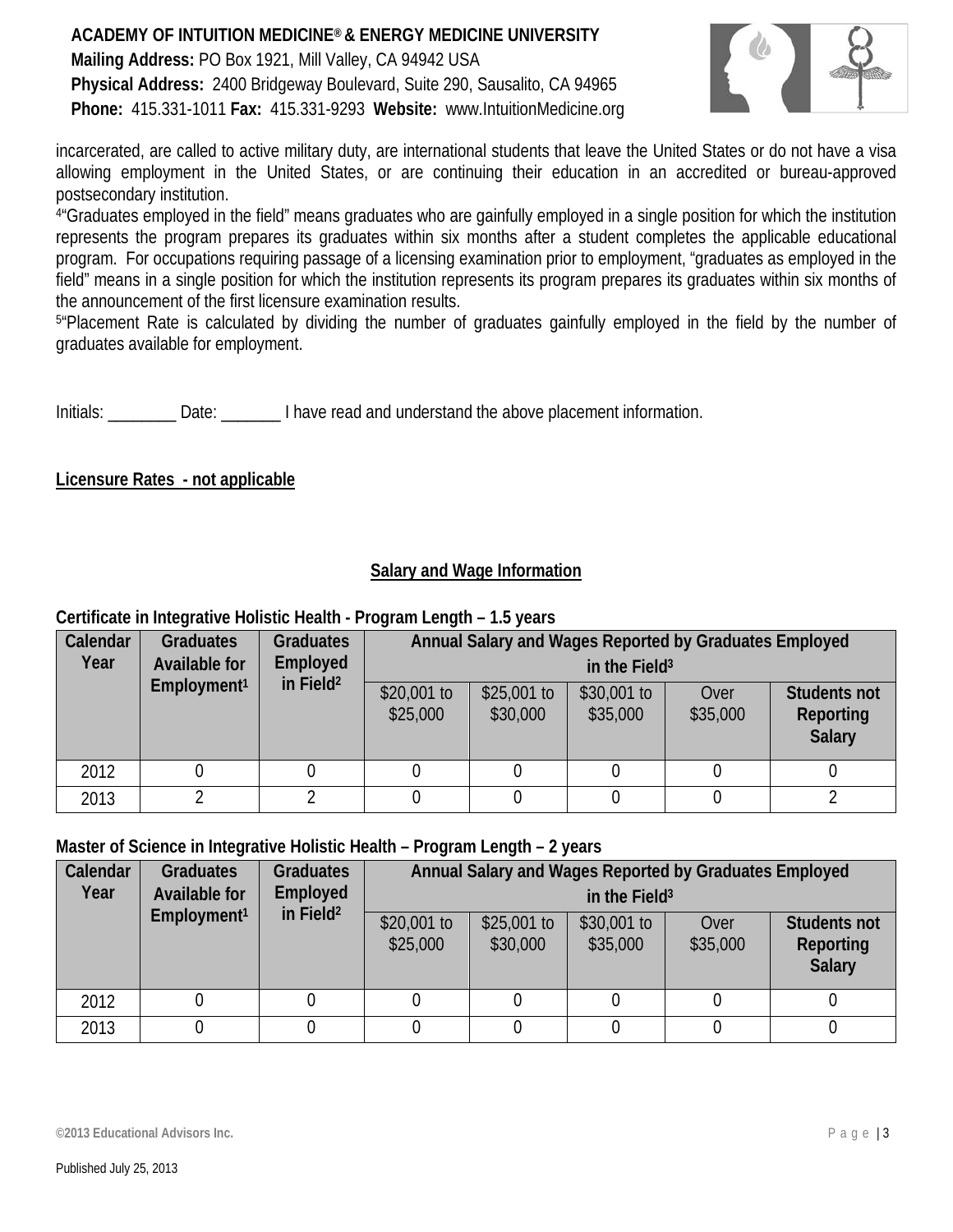

#### **Doctor of Philosopy in Integrative Holistic Health – Program Length – 3 years**

| Calendar<br>Year | <b>Graduates</b><br>Available for<br>Employment <sup>1</sup> | <b>Graduates</b><br>Employed<br>in Field <sup>2</sup> | Annual Salary and Wages Reported by Graduates Employed<br>in the Field <sup>3</sup> |                          |                         |                  |                                            |
|------------------|--------------------------------------------------------------|-------------------------------------------------------|-------------------------------------------------------------------------------------|--------------------------|-------------------------|------------------|--------------------------------------------|
|                  |                                                              |                                                       | $$20,001$ to<br>\$25,000                                                            | $$25,001$ to<br>\$30,000 | \$30,001 to<br>\$35,000 | Over<br>\$35,000 | <b>Students not</b><br>Reporting<br>Salary |
| 2012             |                                                              |                                                       |                                                                                     |                          |                         |                  |                                            |
| 2013             |                                                              |                                                       |                                                                                     |                          |                         |                  |                                            |

<sup>1</sup>"Graduates available for employment" means the number of graduates minus the number of graduates unavailable for employment. Graduates unavailable for employment means graduates who, after graduation, die, become incarcerated, are called to active military duty, are international students that leave the United States or do not have a visa allowing employment in the United States, or are continuing their education in an accredited or bureau-approved postsecondary institution.

<sup>2</sup>"Graduates employed in the field" means graduates who are gainfully employed in a single position for which the institution represents the program prepares its graduates within six months after a student completes the applicable educational program. For occupations requiring passage of a licensing examination prior to employment, "graduates as employed in the field" means in a single position for which the institution represents its program prepares its graduates within six months of the announcement of the first licensure examination results.

3Salary is as reported by the student. Not all graduates reported salary.

Initials:  $\Box$  Date:  $\Box$  I have read and understand the above salary and wage information.

## **United States Department of Education (USDE) Financial Aid Program Participation - not applicable**

If you have any questions about how the data reflected on the above charts was gathered or if you want a list of employment positions determined to be within the field for any specific program for which statistics are reported above, please speak with an Admissions Representative.

This fact sheet is filed with the Bureau for Private Postsecondary Education. Regardless of any information you may have relating to completion rates, placement rates, starting salaries, or license exam passage rates, this fact sheet contains the information as calculated pursuant to state law.

Any questions a student may have regarding this fact sheet that have not been satisfactorily answered by the institution may be directed to the Bureau for Private Postsecondary Education at 2535 Capitol Oaks Drive, Suite 400, Sacramento, CA 95833, [www.bppe.ca.gov,](http://www.bppe.ca.gov/) toll-free telephone number (888) 370-7589 or by fax (916) 263-1897.